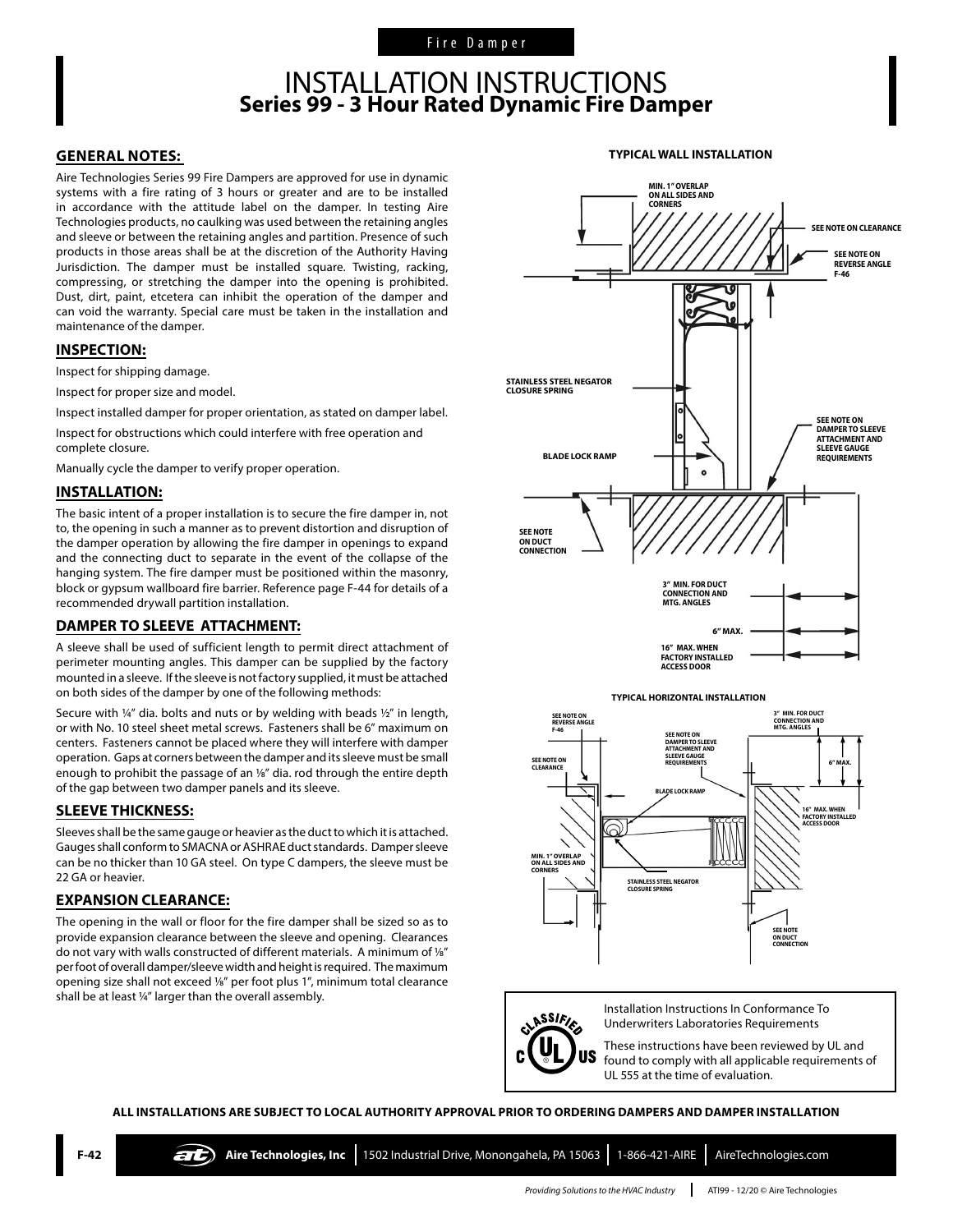#### Fire Damper

# INSTALLATION INSTRUCTIONS -Typical **Dampers - Type B And C**



#### **TYPE "C"**

- 1. The factory supplied 22 GA collar to 18 GA cap connection on type "C" dampers is a breakaway connection under the following conditions:
- 2. Round unit duct diameters are no larger than 52".
- 3. Oval duct sizes on vertical dampers are no larger than 36" w x 36" h.
- 4. Oval duct sizes on horizontal dampers are no larger than 24" w x 24" h.
- 5. Duct gauges shall conform to the SMACNA or ASHRAE duct standards.
- 6. Duct diameters of 22" (559 mm) and smaller shall have three (3) No. 10 (4.8 mm) diameter sheet metal screws evenly spaced around the circumference of the duct.
- 7. Duct diameters greater than 22" and up shall have five (5) sheet metal screws evenly spaced around the circumference of the duct.
- 8. Dampers outside of these restrictions (ie) multiple dampers and special size and application dampers must use a 4" wide drawband connection as shown in the SMACNA Fire, Smoke, and Radiation Damper Installation Guide.



Installation Instructions In Conformance To Underwriters Laboratories Requirements

These instructions have been reviewed by UL and found to comply with all applicable requirements of UL 555 at the time of evaluation.

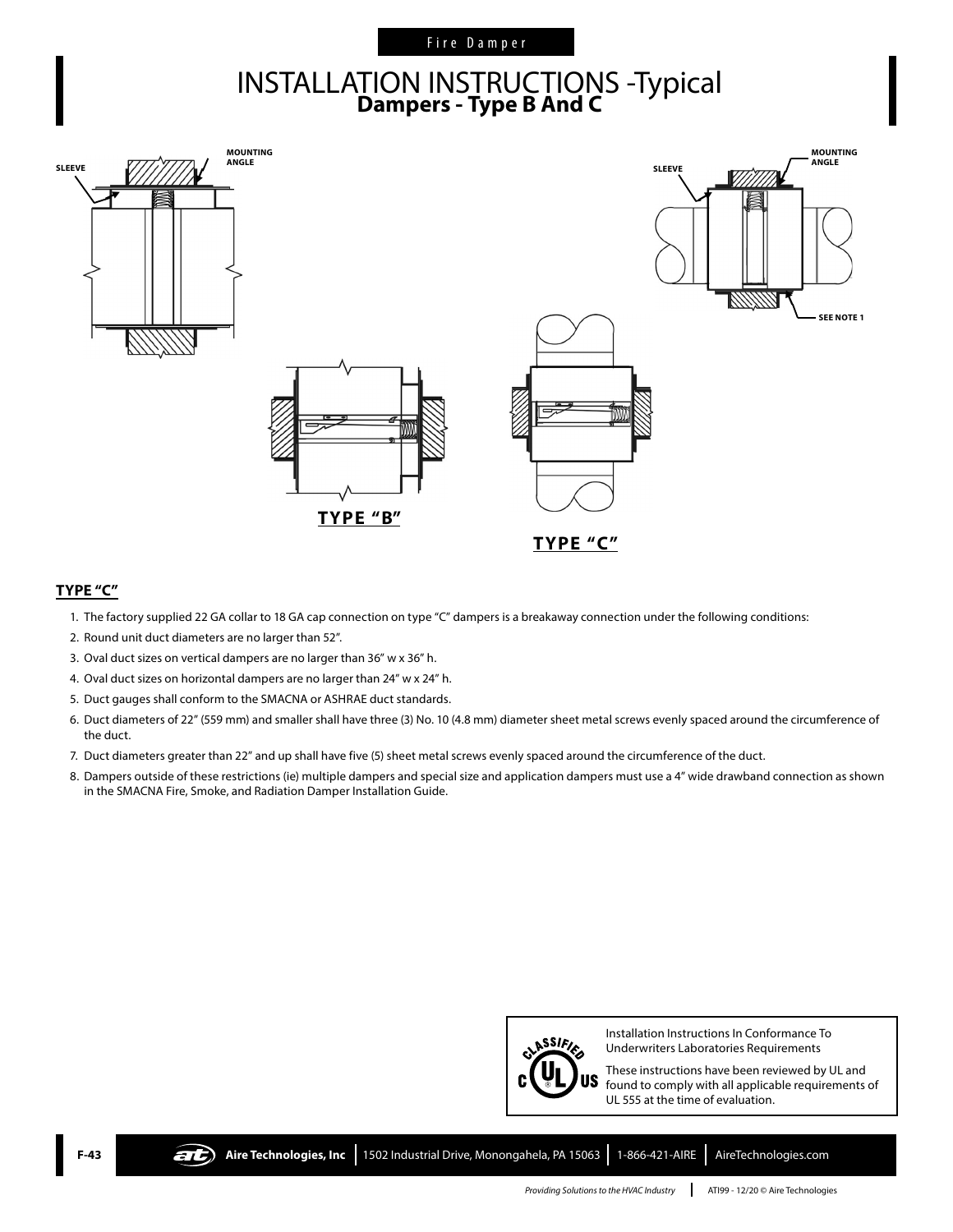#### Fire Damper

## INSTALLATION INSTRUCTIONS - FRAMING **Drywall Partitions**

## **For Fire Dampers Installed Into Metal Or Wood Framed Fire Barriers With Ratings Of 3 Hours Or Greater**

#### **NOTES:**

- 1. These illustrated partition designs have successfully been tested in conjunction with 1½-hour and 3-hour classified fire dampers. For additional designs, reference Underwriters Laboratories, Inc. Fire Resistance Directory. Specific framing requirements of openings may vary with the local authority that has jurisdiction. Specific framing requirements should be provided in the architectural and structural drawings.
- 2. Reference the damper's installation instructions regarding the approved method of attaching the damper to the sleeve, attaching the retaining angles to the sleeve, required expansion clearances, sleeve gauge, etc. Type of framing does not effect the stated required expansion clearance.
- 3. Gypsum panels surrounding the opening are to be fastened to all stud and runner flanges, 12" O.C. maximum.
- 4. When wooden studs are used, filler pieces must be installed around the entire opening. Filler pieces are optional when metal studs are used (consult local codes to determine if filler pieces are required). Filler pieces are to be double screwed (or nailed to wooden studs) on 12" max. centers to the web of runners and studs.
- 5. The Office of the California State Fire Marshal and other local jurisdictions require filler pieces around both wood and metal framed openings (no filler pieces around concrete or masonry openings). These codes also require a double header for wood framed openings, consult local code authorities.
- 6. Double jamb studding shown and required when opening width or height exceeds 36". Single jamb studding acceptable for openings 36" x 36" and smaller.

**PANHEAD SCREWS (METAL STUDS) NAILS (WOODEN STUDS) (4) PER 90° BEND**

**2½" MIN.** 

 $\angle$ 

**2 <sup>1</sup>/<sub>2</sub> /\* MIN. 2**<sup>1</sup>/<sub>2</sub> *2* <sup>1</sup>/<sub>2</sub> **2** <sup>2</sup>/<sub>2</sub> *N* **5TUD** 

 $\blacktriangleright$ 

→

→

**SECTION "A-A"**

**RUNNER**







CLASSIFIES **US**  Installation Instructions In Conformance To Underwriters Laboratories Requirements

These instructions have been reviewed by UL and found to comply with all applicable requirements of UL 555 at the time of evaluation.

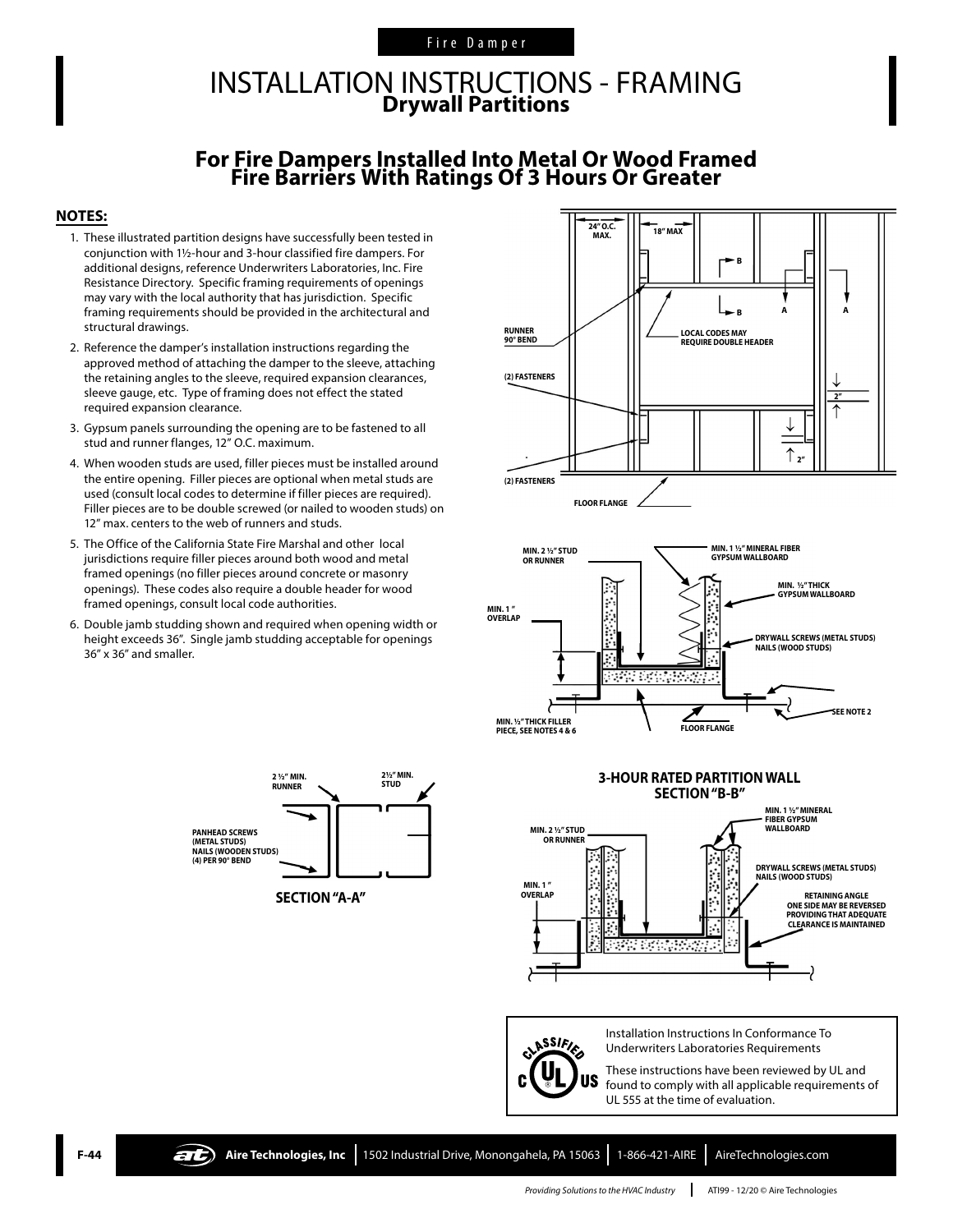Fire Damper

## INSTALLATION INSTRUCTIONS **Breakaway Connections**

#### **Breakaway Style Transverse Joints**

- Transverse joints illustrated at right have always been approved as breakaway connections. SMACNA testing has also approved the following variations as breakaway connections.
- Standing "S" joints can be applied with No. 10 sheet metal screws (through joint and duct) subject to the following limitations: Maximum 2 screws in each side and in bottom joint.

Transverse joints illustrated can be applied as top and bottom joints with Drive Slip - side joints in duct heights up to 20 inches.

#### **Round and Oval Duct Breakaway Connections**

Round or flat oval ducts connected to type C damper collars may use no. 10 sheetmetal screws as follows:

Ducts to 22" wide (or dia.) and smaller may use 3 screws.

Ducts larger than 22" wide (or dia.) may use 5 screws.

NOTE: All breakaway connections described may have duct sealant applied in accordance with SMACNA recommendations.

#### **Manufactured Flanged System Breakaway Connections**

Flanged connection systems manufactured by Ductmate, Ward and Nexus are approved as breakaway connections when installed as illustrated.





#### **Proprietary Flange SystemBreakaway Connections (TDC by Lockformer, TDF by Engle)**

TDC and TDF systems are approved as breakaway connections when installed as described in the TDC or TDF addendum to the SMACNA Duct Construction Standards except the corners may not be bolted. Standard 5" metal clip may be used with spacing as shown in diagram.





Installation Instructions In Conformance To Underwriters Laboratories Requirements

These instructions have been reviewed by UL and found to comply with all applicable requirements of UL 555 at the time of evaluation.



**F-45 Aire Technologies, Inc** 1502 Industrial Drive, Monongahela, PA 15063 1-866-421-AIRE AireTechnologies.com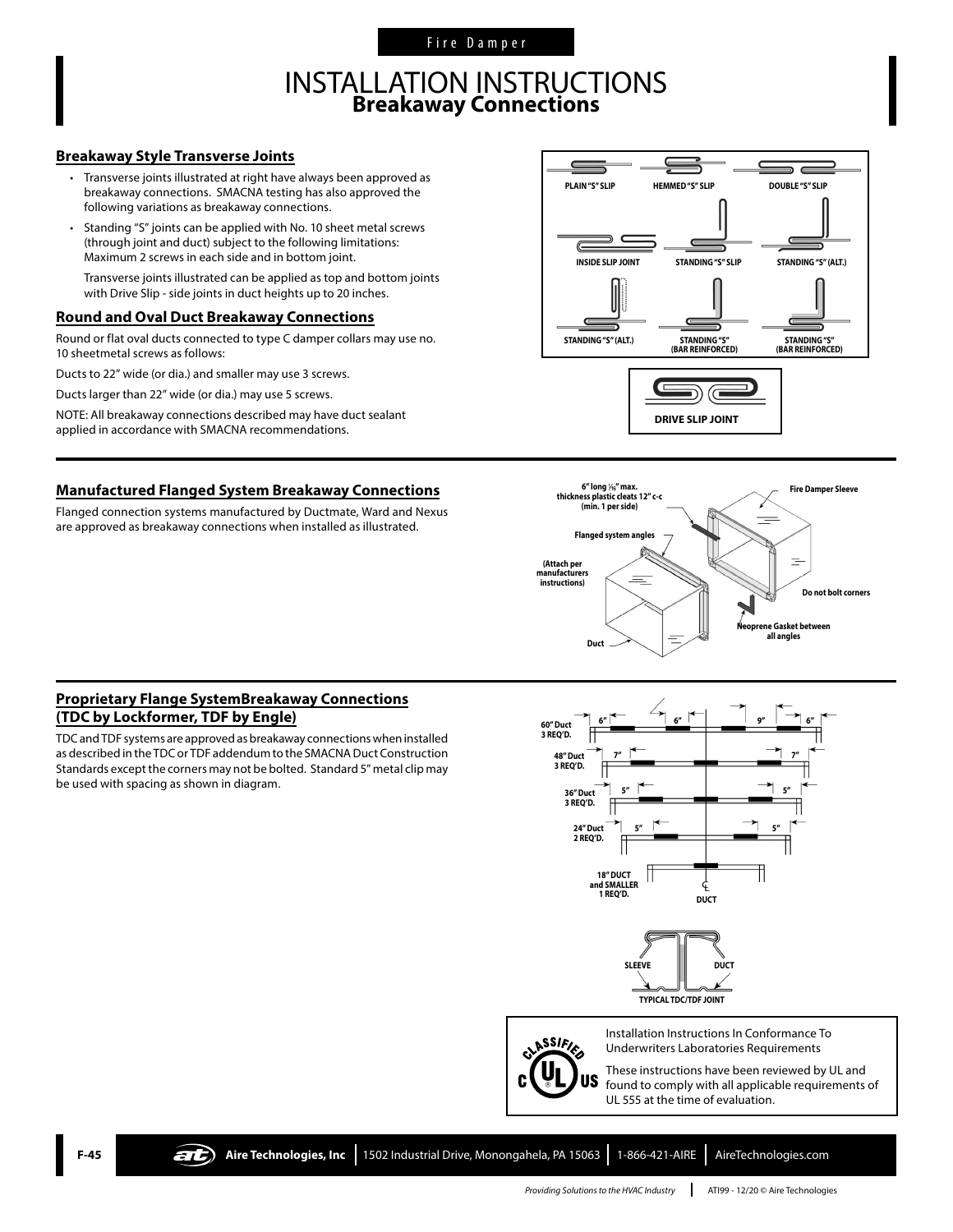## INSTALLATION INSTRUCTIONS - SLEEVES

#### **ATTACHING FIRE DAMPERS TO SLEEVES**

Fire Dampers must be attached to sleeves as shown in fig. 1. All four sides of the damper frame must be attached to the sleeve with one row of attachments on each side of the blade channel. Attachments must be spaced a maximum of 6" on centers and a maximum of 1" from corners. A minimum of 4 attachments (2 on each side of the blade channel) per side (16 per damper) are required. One of the methods of attachment shown below must be used.

- $\cdot$  1/2" weld beads
- No. 10 sheet metal screws
- 1/4" bolts and nuts

#### **SECURING FIRE DAMPER AND SLEEVES TO WALL AND FLOOR OPENING**

Fire damper and sleeve assemblies must be installed in wall and floor openings using retaining angles on each side of the wall or floor as described below:

- Retaining angles must be a minimum of 16 gauge steel and have a minimum of 1½" X 1½" legs.
- Retaining angles must be attached to the sleeve using the procedures and methods described in section F-47. The angles must be attached to all 4 sides of the sleeve with butt joints at each corner. A minimum of two attachments are required on each side, top and bottom. The angles need not be attached to each other at the corners.
- Retaining angles must completely cover the clearance space between the sleeve and the wall/floor opening, plus overlap the wall/floor a minimum of 1". This coverage includes all corners (fig. 2).
- Retaining angles should not be fastened to the wall/floor material. The angles should only sandwich the wall/floor and allow for damper/sleeve expansion during periods of intense heat.
- For grille installation, angle legs may be reversed and one leg inserted into the wall/floor opening providing the required clearance is maintained between angle leg fasteners and the wall/opening.

#### **CONNECTING DUCTS TO FIRE DAMPER SLEEVE**

Any Duct connection other than breakaway is considered rigid. The connections shown on F-45 are considered breakaway. Factory furnished duct collars on type C fire dampers are also considered breakaway.









Installation Instructions In Conformance To Underwriters Laboratories Requirements

These instructions have been reviewed by UL and found to comply with all applicable requirements of UL 555 at the time of evaluation.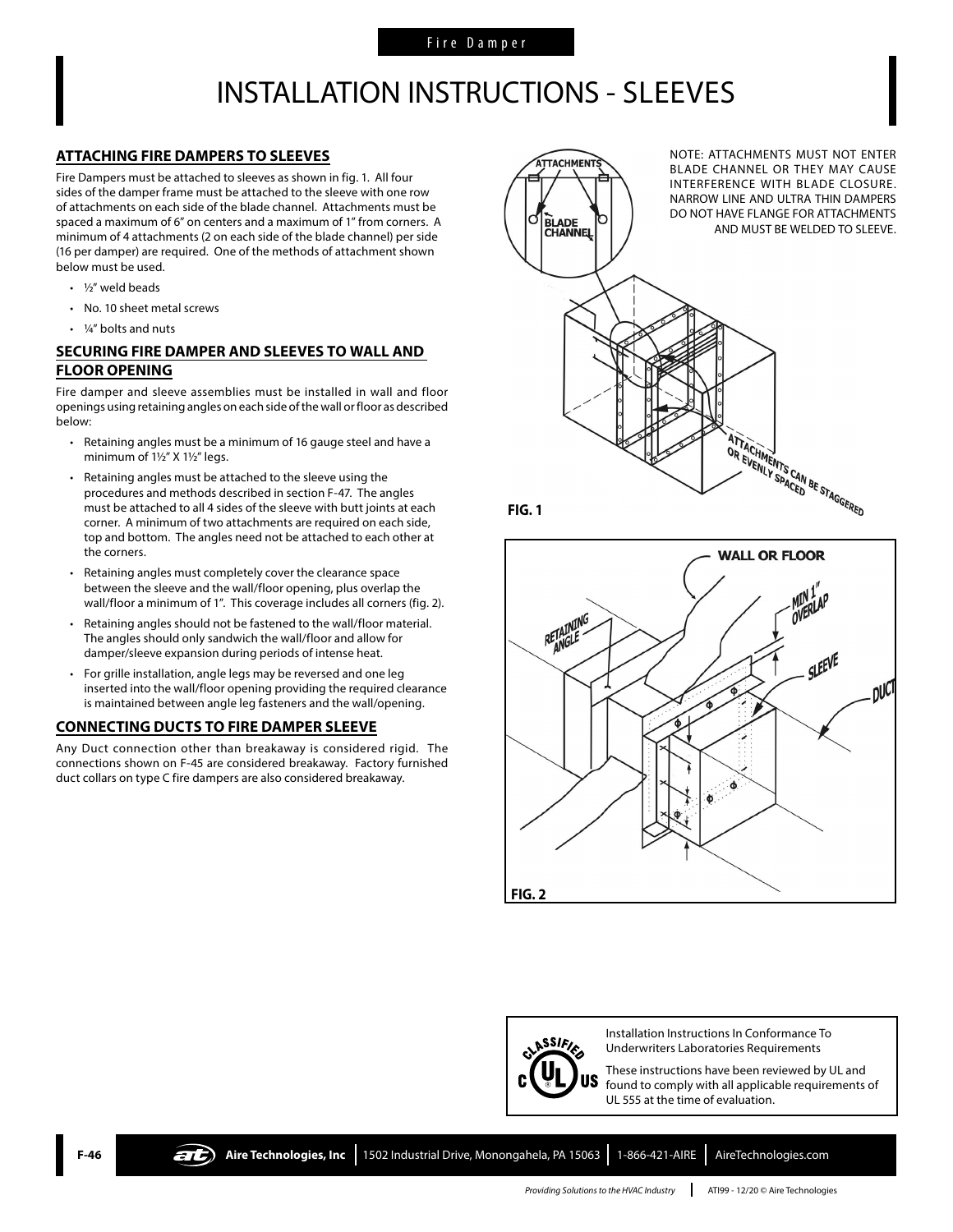## INSTALLATION INSTRUCTIONS **Retaining Angles**

#### **MOUNTING ANGLES**

Secure mounting angles to the sleeve and not to the wall or floor. Mounting angles to frame the four sides of the sleeve on both faces. When reverse mounting angles are used the size of the opening must be increased to maintain the specified expansion clearance between the angle/fasteners and the opening. Angles shall be a minimum of 1½" x 1½" x 16 ga. on dampers 36" x 36" and smaller.

#### **ACCESS**

Suitable access must be provided for damper inspection and servicing. Where it is not possible to achieve sufficient size access, it will be necessary to install a removable section of duct.

#### **DUCT CONNECTION**

The installation of the damper and all duct connections to the damper sleeve shall conform to NFPA-90A and the SMACNA Fire, Smoke and Radiation Damper Installation Guide. All duct connections shall also conform to UL555. Connecting ducts shall not be continuous but shall terminate at the damper sleeve. Duct connections to the sleeve will be either of the breakaway or rigid types, breakaway types are listed below. The following determines if the connections are to be rigid or breakaway. For rigid type duct connections, sleeve shall be a minimum of 16 ga. on dampers not exceeding 36" wide or 24" high or 24" diameter and 14 ga. on larger units. Dampers supplied with thinner sleeves will require a breakaway connection of the following type. Plain "S" slip, double "S" slip shown below. Ductmate type connections are shown on page F-45. All connections not listed as breakaway shall be considered as rigid. Breakaway joints of the types shown below shall have no more than two No. 10 (4.8mm) diameter sheet metal screws on each side and on the top and bottom located in the center of the slip pocket and shall penetrate both sides of the slip pocket. Breakaway joints of the type shown below are permitted on the top and bottom of horizontal ducts (vertical dampers) with flat slips not exceeding 20 inches (508 mm) in length on the sides.

#### **MAINTENANCE**

Dampers shall be maintained in intervals as stated in NFPA-90A, Appendix B, unless local codes require more frequent inspections. Check the fuse link, check the stainless steel closure springs where furnished, cycle damper and check for free operation and complete closure, clean with mild detergent or solvent, secure damper open with fusible link.



ASSIFIC US

Installation Instructions In Conformance To Underwriters Laboratories Requirements These instructions have been reviewed by UL and

found to comply with all applicable requirements of UL 555 at the time of evaluation.